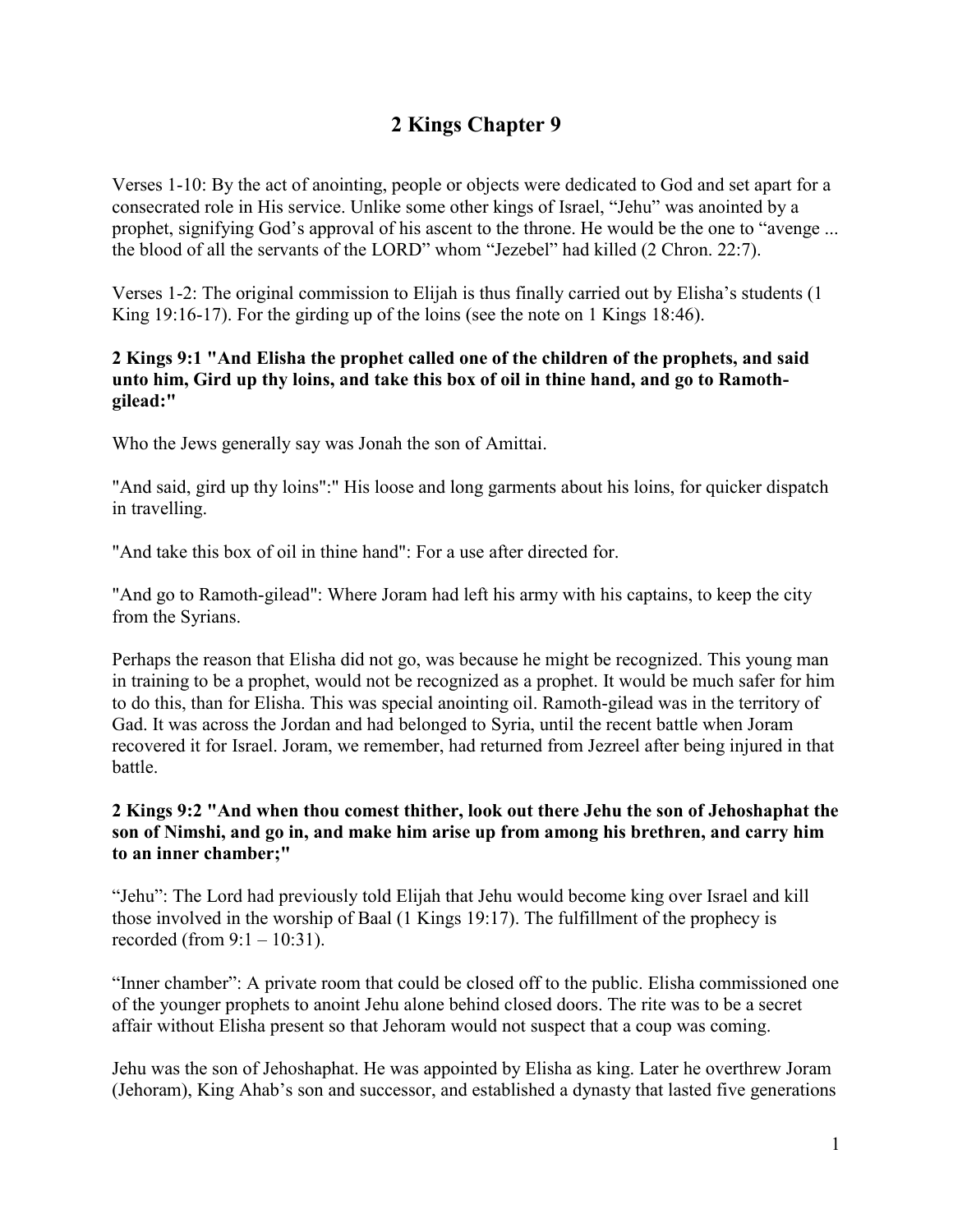and 90 years (chapters 9, 10; 15:2). Jehu ruled Israel for 28 years (841-813 B.C.), but his corrupt leadership weakened the nation. He became known for his violence against all members of the "house of Ahab" as he consolidated his power. At Jehu's command, Jezebel was thrown out of the palace window to her death (verse 33). Jehu ordered the death of 70 sons of Ahab (chapter 10). He also had Ahab's advisers and close acquaintances murdered. Jehu continued his slaughter against the family of Ahaziah, king of Judah (10:12-14). Then he had all the Baalworshipers killed (10:18-28). Although he proclaimed his zeal for the Lord (10:16), he followed the Lord incompletely (10:31). Jehu's excessive violence led Hosea to denounce his bloodthirstiness (Hos. 1:4; 1 Kings 19:16; 2 Kings chapters 9 and 10).

The LORD had instructed Elijah to anoint Jehu. It seems that the task was passed down to Elisha, and now it is time to anoint him. It really does not matter who does the anointing. The main thing is, that it is the will of the LORD for him to be anointed. He was captain of the host of Israel at the time of his anointing. He was actually the grandson of Nimshi. This is not the same Jehoshaphat as the king in Judah. This one is the father of Jehu. This is not to be a public anointing. He is to take him to a private place and pour the anointing oil on his head.

## **2 Kings 9:3 "Then take the box of oil, and pour [it] on his head, and say, Thus saith the LORD, I have anointed thee king over Israel. Then open the door, and flee, and tarry not."**

"Anointed thee king over Israel": The anointing with olive oil by a prophet of the Lord confirmed that God Himself had earlier chosen that man to be king (1 Sam. 10:1; 16:13). This action of anointing by a commissioned prophet indicated divine investiture with God's sovereign power to Jehu.

"Flee, and tarry not": The need for hast by the young prophet underscored the danger of the assignment. A prophet in the midst of Israel's army camp would alert the pro-Jehoram elements to the possibility of the coup.

For anointing the head of a future "king" (see 1 Sam. 10:1-2).

This shows the danger he would be in. He must flee immediately after he anoints Jehu. He first pours the oil on Jehu, and then he proclaims him king.

## **2 Kings 9:4 "So the young man, [even] the young man the prophet, went to Ramothgilead."**

It is repeated, that it might be observed that it was a young man that went, who was more fit for this service than Elisha, partly because of his age, and partly because he would be less known. As also his age is remarked, this being a bold and daring action in a young man to anoint a new king, as well as it was honorable; and moreover, he was not only one of the sons of the prophets, but was a prophet himself. Though young, and still a more fit person for such a service; though the Targum is, a young man, a disciple of the prophets.

The young man did exactly as he had been instructed by Elisha.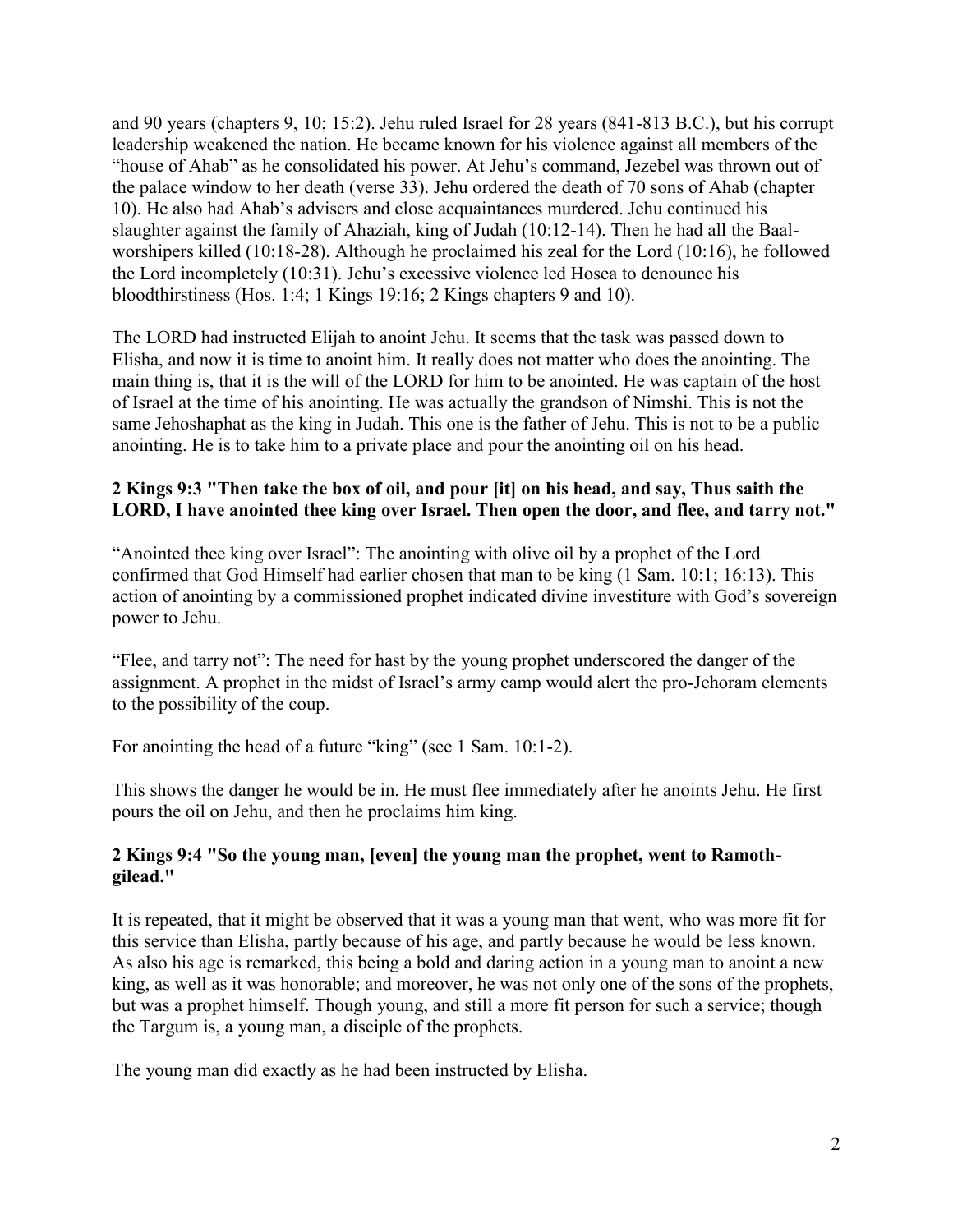## **2 Kings 9:5 "And when he came, behold, the captains of the host [were] sitting; and he said, I have an errand to thee, O captain. And Jehu said, Unto which of all us? And he said, To thee, O captain."**

Either at a table, being at dinner, or at a council of war.

"And he said, I have an errand unto thee, O captain": Looking and directing his speech to Jehu; or, "I have a word to thee". Something to say to thee, intimating that he desired to speak to him alone.

"And Jehu said, unto which of all us?" Not perhaps at first thoroughly understanding who he meant; or however was willing to have it repeated and explained, that it might be manifest to the whole company that he was the intended.

"And he said, to thee, O captain": And to him only.

We see from this, that Jehu was not the only captain of the hosts. Some believe that he was the leader of all the captains. There seemed to be no designation, except they were captains however. It appeared, the captains were having some sort of meeting. The young prophet looked directly at Jehu and called him captain. He then, told him he needed to see him privately.

## **2 Kings 9:6 "And he arose, and went into the house; and he poured the oil on his head, and said unto him, Thus saith the LORD God of Israel, I have anointed thee king over the people of the LORD, [even] over Israel."**

Into the inner chamber in it.

"And he poured the oil on his head, and said unto him, thus saith the Lord God of Israel, I have anointed thee king over the people of the Lord, even over Israel": For though they were fallen into idolatry, and from the pure worship of God, yet the Lord had still a right unto them, and as yet he had not wrote a "Loammi" (Hosea 1:9), upon them. And there were many among them which had not bowed the knee to Baal.

Notice, "Thus saith the LORD God of Israel". This leaves no doubt that this was the will of God being carried out by this young prophet. This is not an appointment by the people, or by the preceding king, but by the LORD.

#### **2 Kings 9:7 "And thou shalt smite the house of Ahab thy master, that I may avenge the blood of my servants the prophets, and the blood of all the servants of the LORD, at the hand of Jezebel."**

"Avenge the blood": Jehu was to be the Lord's avenger (Num. 35:12), for the murders of the Lord's prophets (1 Kings 18:4), and of people like Naboth who served the Lord (1 Kings 21:1-16).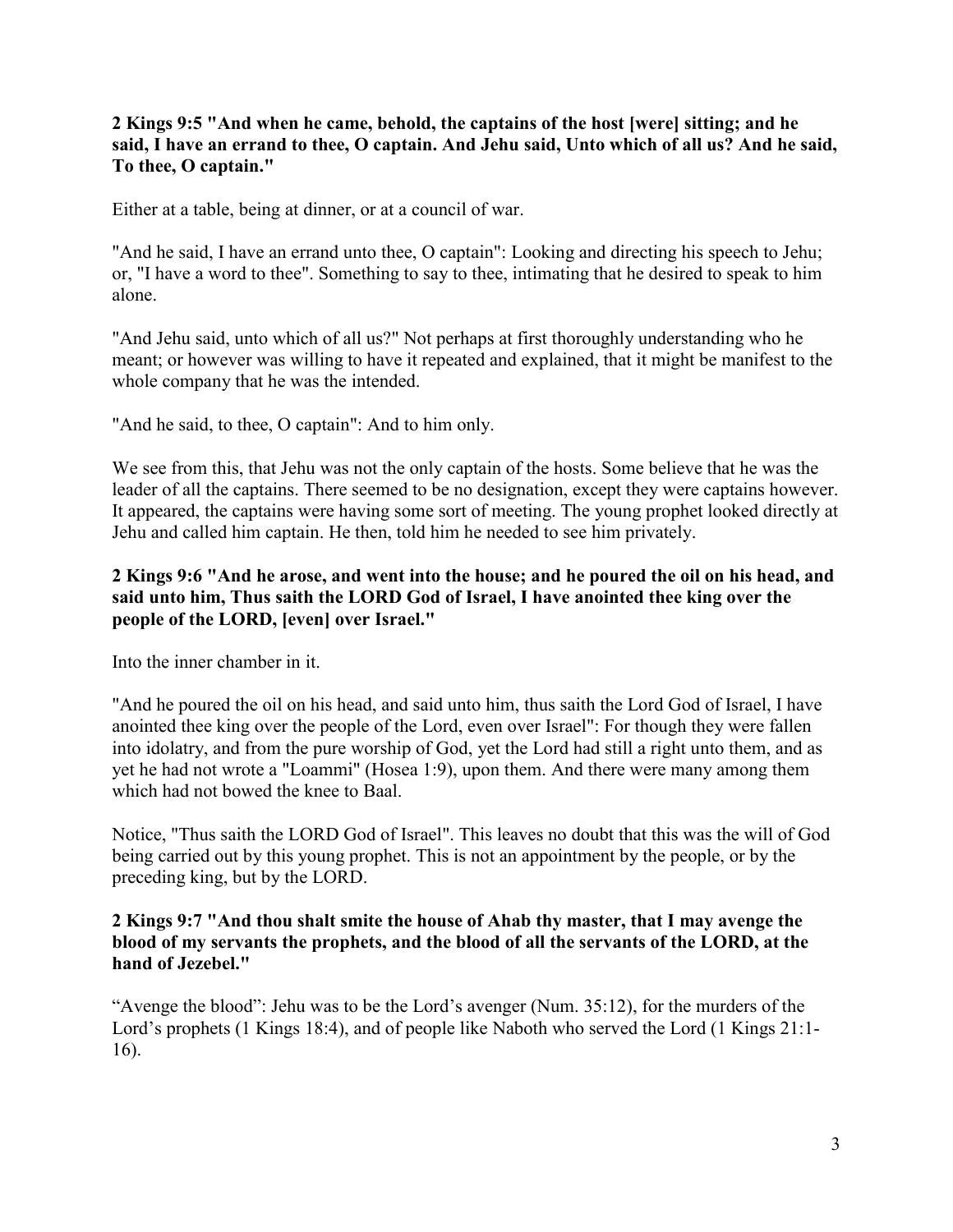There were no descendants of Ahab to ever rule the house of Israel again. Not only was Jehu to kill the king, Joram or Jehoram, but all who might try to take his place as king from the house of Ahab. The time had now come for the vengeance of the LORD on Jezebel, as well. Ahab and Jezebel had been terrible leaders. They had brought in the worship of Baal and Astarte. They were a threat to all the prophets. They had really been a threat to all, who worshiped the One True God.

Verses 8-10: The announcement of Jehu repeats the prophetic threat of (1 Kings 21:21-23; compare 1 Kings 19:15-17).

#### **2 Kings 9:8 "For the whole house of Ahab shall perish: and I will cut off from Ahab him that pisseth against the wall, and him that is shut up and left in Israel:"**

Be cut off by death, and that in a violent manner, not one should escape.

"And I will cut off from Ahab him that pisseth against the wall, and him that is shut up and left in Israel": Of these phrases (see 1 Kings 14:10; 21:21).

This just means that all of the males in the family of Ahab will be killed. The statement "whole house" indicates women and children too, will perish.

## **2 Kings 9:9 "And I will make the house of Ahab like the house of Jeroboam the son of Nebat, and like the house of Baasha the son of Ahijah:"**

"Like the house of Jeroboam … Baasha": God would thoroughly annihilate Ahab's line in the same way as Jeroboam's dynasty and Baasha's dynasty had previously ended violently (1 Kings 15:27-30; 16:8-13).

God had given Ahab and his family plenty of time to change. He even showed them who was truly God, with the fire that came from heaven on mount Carmel. They did not take heed. He is one of the worst kings Israel had, but, he was not quite as evil as Jezebel. God will wipe out this evil in Israel with the death of Ahab's entire family. The same thing had happened to Jeroboam, and Baasha. They were all involved in the same type of sin.

#### **2 Kings 9:10 "And the dogs shall eat Jezebel in the portion of Jezreel, and [there shall be] none to bury [her]. And he opened the door, and fled."**

"Dogs shall eat": Dogs were considered scavengers in the ancient Near East and they would devour the corpse of Jezebel.

"Jezreel": Formerly the area of Naboth's vineyard (1 Kings 21:1-16).

"None to bury her": In Israel, the failure to be buried indicated disgrace (see note on 1 Kings 13:22).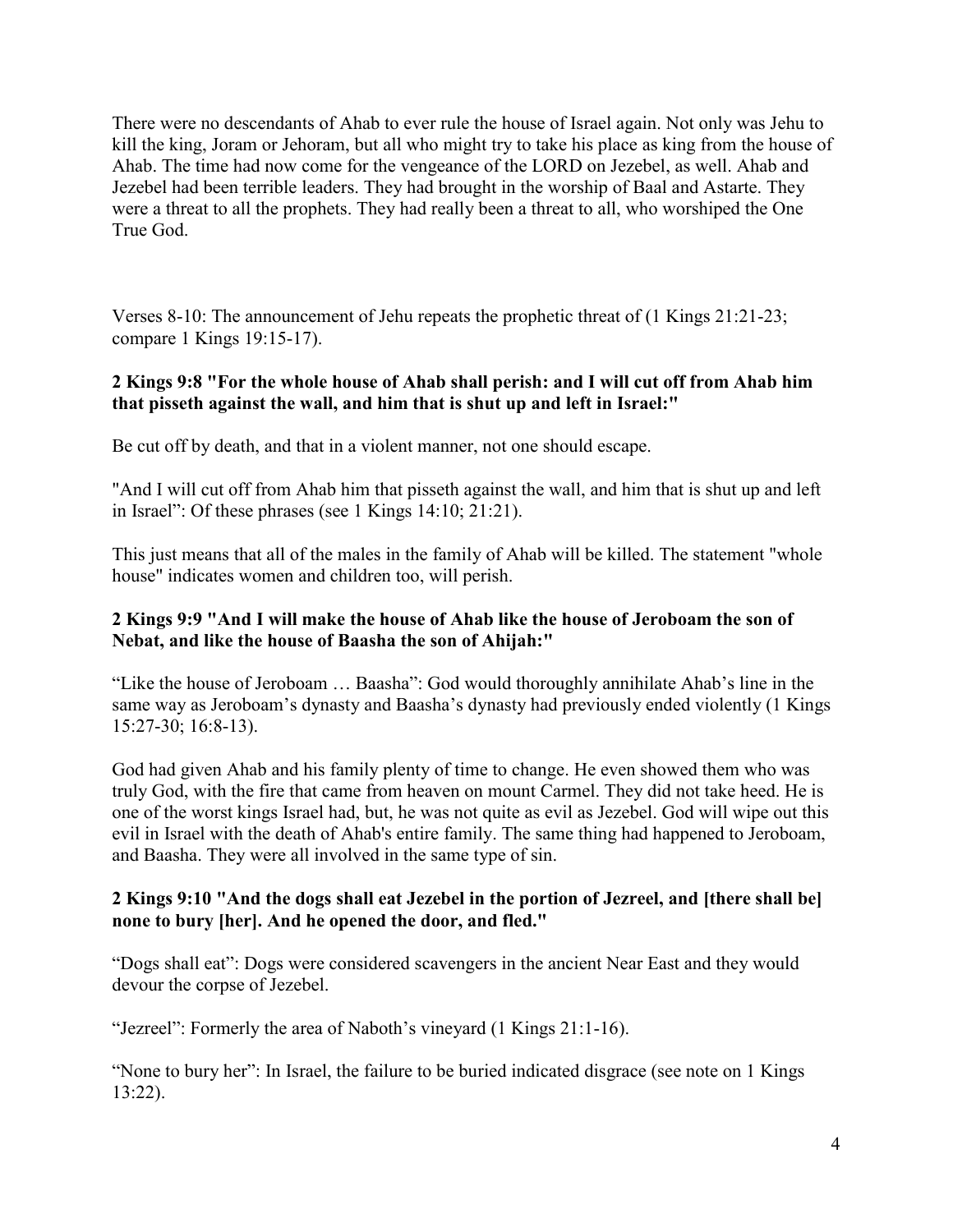We see a promise of the same thing in the following Scripture.

1 Kings 21:23 "And of Jezebel also spake the LORD, saying, The dogs shall eat Jezebel by the wall of Jezreel."

When a person was not buried at death, this was another humiliation for them.

#### **2 Kings 9:11 "Then Jehu came forth to the servants of his lord: and [one] said unto him, [Is] all well? wherefore came this mad [fellow] to thee? And he said unto them, Ye know the man, and his communication."**

"This mad fellow" is derogatory. The soldier demonstrate his disdain for Elisha's servant (verses 1, 4), by referring to him as crazy or demented. (In Jer. 29:26 and Hosea 9:7), this same term is used as a derogatory term for prophets whose messages were considered crazy. Jehu's response referred to the prophet's "babble," not his behavior.

The world often misunderstands God's servants as insane (Paul was accused of this in Acts 17:18), and considers them babblers. Still, their obedience is paramount (Lev. 22:31; John 14:15).

Jehu comes back into the area, where the captains were gathered. They inquired if all was well. They possibly thought something had happened to the king. The young man was not dressed like the young man of the day and that was why they called him a mad man. He was possibly, dressed in a prophet's garment. Jehu thinks perhaps, they knew the young man's mission. It appears, that they might have been already wondering what would happen, if the king died.

# **2 Kings 9:12 "And they said, [It is] false; tell us now. And he said, Thus and thus spake he to me, saying, Thus saith the LORD, I have anointed thee king over Israel."**

"Thus and thus": This refers to the repeating of the prophecy (in verses 4-10).

They tell Jehu, they had not sent the young man. Jehu was reluctant to tell them what he said, but does, when they continued to ask him. He admitted to them that the young man brought him the message, that the LORD had anointed him king of Israel.

## **2 Kings 9:13 "Then they hasted, and took every man his garment, and put [it] under him on the top of the stairs, and blew with trumpets, saying, Jehu is king."**

"Blew with trumpets": Having laid their cloaks under Jehu's feet with the steps of the house serving as a makeshift throne, the offices blew trumpets acclaiming Jehu as king. A trumpet often heralded such a public proclamation and assembly, including the appointment of a king (11:14; 2 Sam. 15:10; 1 Kings 1:34).

Laying down garments and blowing "trumpets" were ways of showing homage to a king (1 Kings 1:34; Matt. 21:8).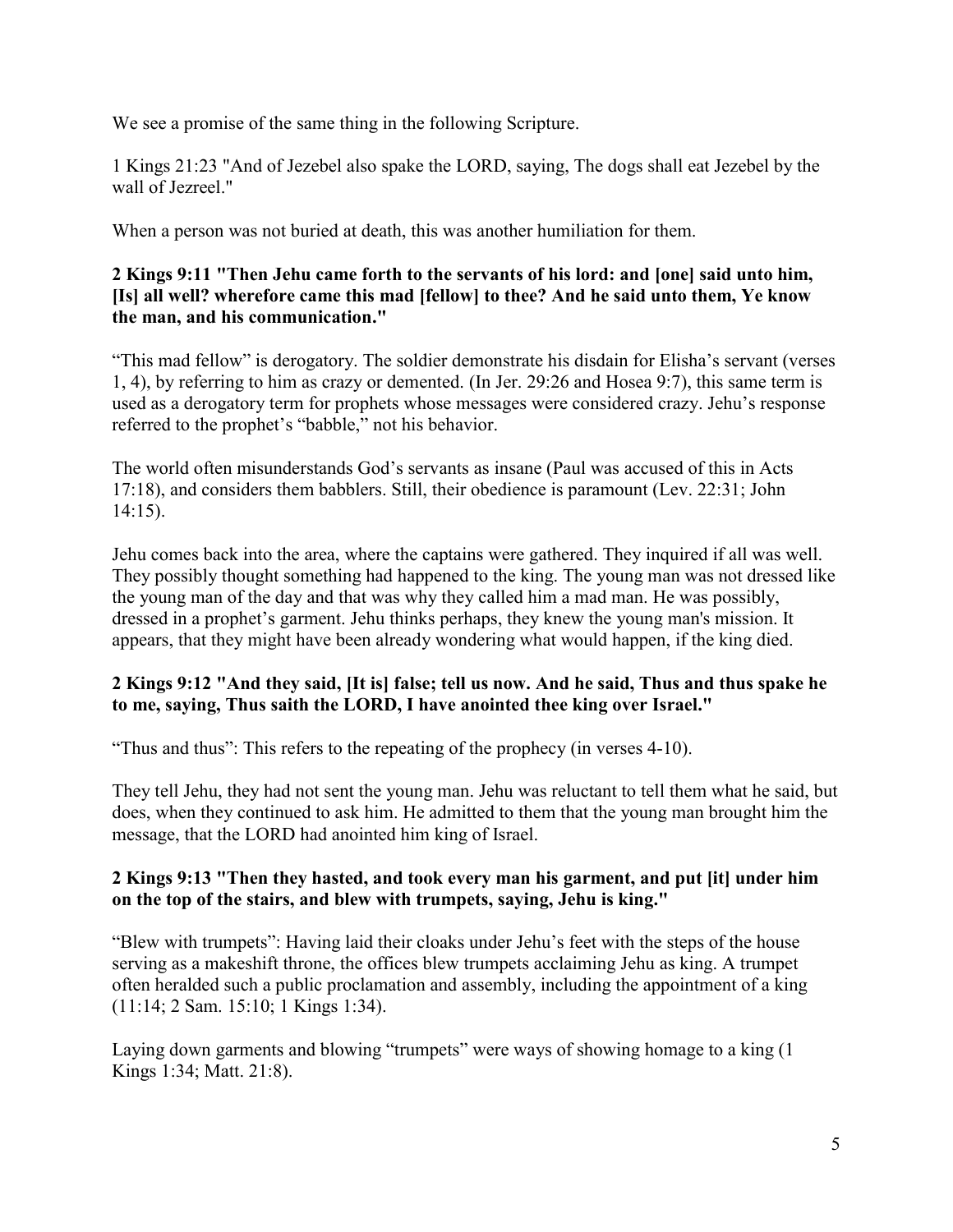These captains seemed to favor this idea. It seems to me, the captains were relieved. They immediately recognized Jehu was king by placing their garments for him to walk on. The blowing of the trumpets was a proclamation that he was king.

#### **2 Kings 9:14 "So Jehu the son of Jehoshaphat the son of Nimshi conspired against Joram. (Now Joram had kept Ramoth-gilead, he and all Israel, because of Hazael king of Syria."**

He and the captains with him entered into a confederacy to depose Joram, and set him up as king.

"Now Joram had kept Ramoth-gilead, he and all Israel, because of Hazael king of Syria": Having taken it, he left his army in it, under the command of his captains, of which Jehu was the chief, to keep it from the king of Syria. Which gave Jehu a fairer opportunity, having the army at his command, and at a distance from Joram, of forming a conspiracy against him.

Just the fact that the king was still living, when the captains declared Jehu king, made it a conspiracy. At Ramoth-gilead, the sight of the battle, Joram won and the city was kept by Joram. It was, now, a place of defense against Syria.

## **2 Kings 9:15 "But king Joram was returned to be healed in Jezreel of the wounds which the Syrians had given him, when he fought with Hazael king of Syria.) And Jehu said, If it be your minds, [then] let none go forth [nor] escape out of the city to go to tell [it] in Jezreel."**

Let none go forth ... tell it in Jezreel": For Jehu to succeed in his revolt and to avoid a civil conflict, it was important to take Joram totally by surprise. Therefore, Jehu ordered the city of Ramoth-gilead where he had been anointed (verses 2-3) to be sealed lest someone loyal to Joram escape and notify the king.

If these captains had really declared Jehu king, along with the LORD having him anointed king, then the news must not get back to Joram at this time. The captains must keep this among themselves, until this was established. It was very important for it to be a secret at this time. If Joram found out, he would declare war against them, and they would be greatly outnumbered. They must go at this systematically.

#### **2 Kings 9:16 "So Jehu rode in a chariot, and went to Jezreel; for Joram lay there. And Ahaziah king of Judah was come down to see Joram."**

In great pomp and majesty as a king.

"And went to Jezreel": Set forward on a march thither with his captains, and part of his army at least, from Ramoth-gilead; which, according to Bunting, was twenty four miles.

"For Joram lay there": To be cured of his wounds, as before observed.

"And Ahaziah king of Judah was come down to see Joram" (see 2 Kings 8:29).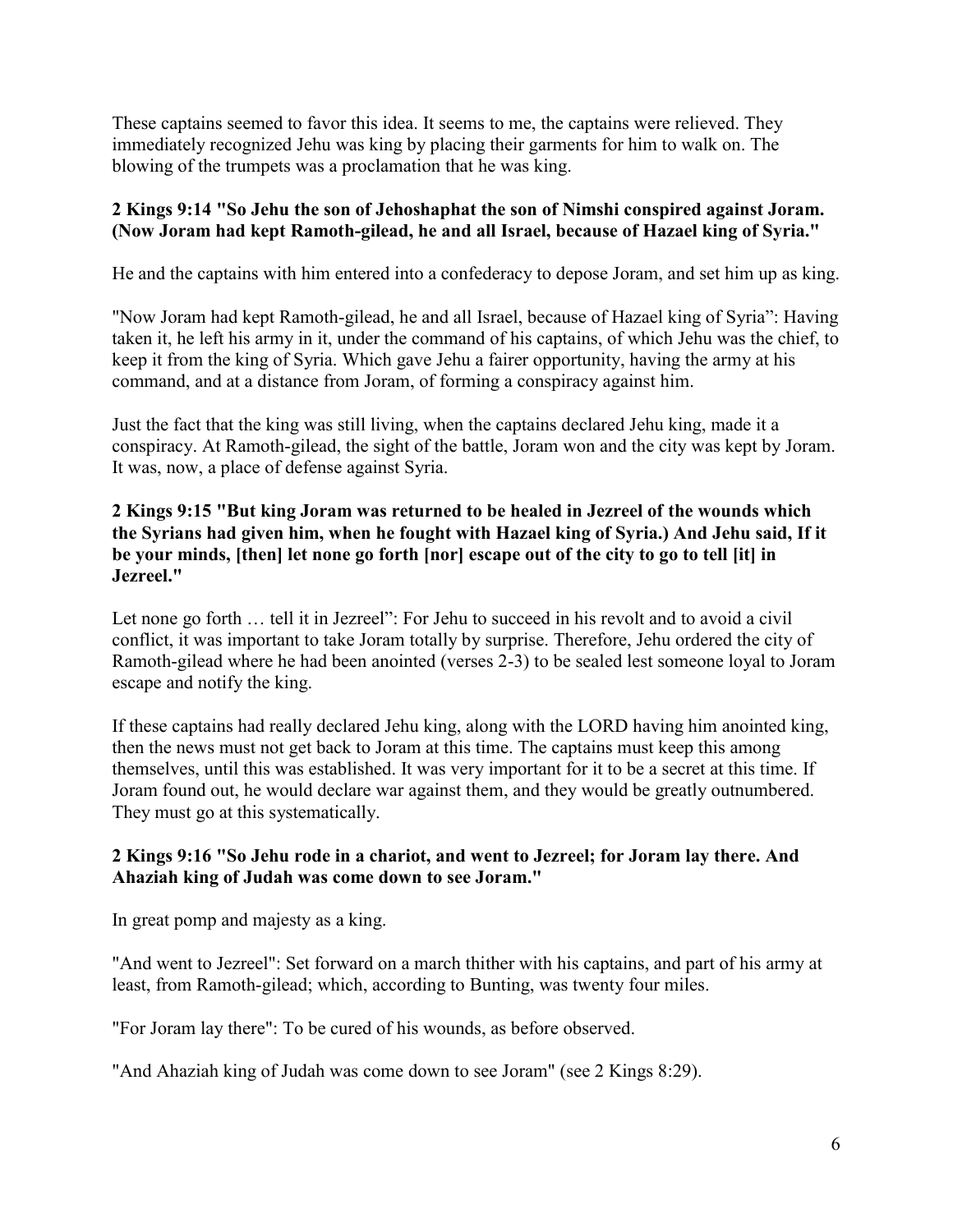"To Jezreel": From Ramoth-gilead, Jezreel was straight west across the Jordan, north of Mt. Gilboa.

We see that Jehu went directly to Jezreel, where the king was. It appears, that he had taken a company of skilled men with him. He wanted to arrive before any news leaked to the king that he had been anointed king himself. The king of Judah, Ahaziah, was there visiting Joram.

## **2 Kings 9:17 "And there stood a watchman on the tower in Jezreel, and he spied the company of Jehu as he came, and said, I see a company. And Joram said, Take a horseman, and send to meet them, and let him say, [Is it] peace?"**

Who could see afar off when an enemy was coming, and his business was to give notice of it. And especially he was now on his watch tower, because the king was there, and this was necessary for his safety.

"And he spied the company of Jehu as he came, and said, I see a company": A troop of soldiers, though he did not know who they were, and to whom they belonged, whether they were Syrians or Israelites; which was reported to the king.

"And Joram said, take a horseman, and send to meet them, and let him say, is it peace?" He might fear some ill had befallen his army at Ramoth-gilead, and the Syrians had got the advantage of them. Or they had made an irruption into his country, and were coming to attack him at Jezreel; or there was an insurrection among his own people.

This watchman had been set here, to warn the king of anything that might be a problem. The scout that was to be sent out was to determine whether these people were enemies, or friends. Joram was not suspecting, that someone from his own country would be a problem to him.

## **2 Kings 9:18 "So there went one on horseback to meet him, and said, Thus saith the king, [Is it] peace? And Jehu said, What hast thou to do with peace? turn thee behind me. And the watchman told, saying, The messenger came to them, but he cometh not again."**

Are things well in the army, or any disturbance in the kingdom? Are you come as friends or enemies?

"And Jehu said, what hast thou to do with peace?" or to ask such a question.

"Turn thee behind me": Which he was obliged to do, Jehu having such a company of soldiers with him. And this he did, that he might carry no tidings to Joram that he might not know as yet who he and his company were.

"And the watchman told, saying, the messenger came to them, but he cometh not again": Of this he sent word to the king what he had observed.

This is just another way of saying that he would not tell the messenger what his business was. He did tell him not to go back to Jezreel, but just keep on going away from the city. The scout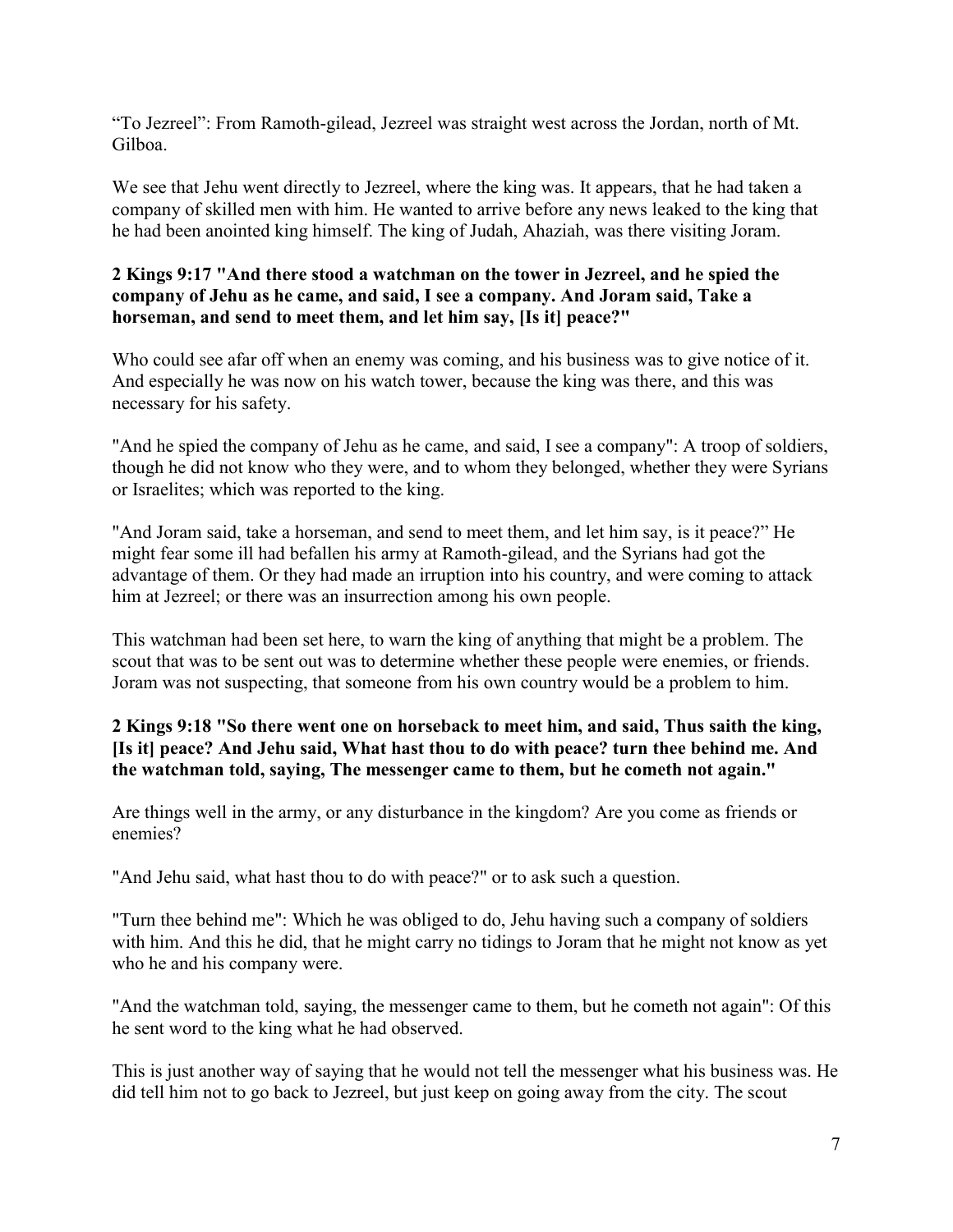realized there was something not just right here, and he went on behind Jehu. He did not go back to the city. The watchman, who had reported this to Joram, told him about this latest event.

## **2 Kings 9:19 "Then he sent out a second on horseback, which came to them, and said, Thus saith the king, [Is it] peace? And Jehu answered, What hast thou to do with peace? turn thee behind me."**

The same as the first messenger did, and had the same answer, and was bid to do the same as in the preceding verse.

## **2 Kings 9:20 "And the watchman told, saying, He came even unto them, and cometh not again: and the driving [is] like the driving of Jehu the son of Nimshi; for he driveth furiously."**

"Furiously" is derived from the same root as madman (9:11), and used as an exaggeration, like the phrase "He drives like a madmen."

The second man sent out to find out if this visit was peaceful or not, did the same thing as the first. He just kept going, instead of taking back a word to Joram. The chariot of Jehu was getting closer now, and the watchman thought he recognized Jehu. It appears that Jehu had been a very aggressive captain, because the watchman recognized him by the speed of his chariot.

Verses 21-26: Ahab earned his death sentence by unjustly acquiring Naboth's vineyard (1 Kings 21:17-24). "Naboth" and "his sons" were killed, preventing a trace back to the property Ahab wanted. God judged leaders like Joram, who persisted in the sins of their parents (Ezek. 18:1- 32). With the Lord's help, anyone can break a generational cycle, but it is especially important for leaders to do so.

## **2 Kings 9:21 "And Joram said, Make ready. And his chariot was made ready. And Joram king of Israel and Ahaziah king of Judah went out, each in his chariot, and they went out against Jehu, and met him in the portion of Naboth the Jezreelite."**

"Naboth the Jezreelite": Providentially, the kings of Israel and Judah met Jehu at the very place where Ahab and Jezebel had Naboth killed (1 Kings 21:1-16). The alarmed king, aware by then of impending disaster, summoned his forces and, accompanied by Ahaziah, met Jehu as Jehu's men ascended the slope up to the city from the northern side.

The king of Judah and the king of Israel went out to meet the newly anointed king of Israel. They probably, were not expecting a fight, but were just anxious to hear of the reason for the hurry. The portion of Naboth was very near the town. They were just outside the walls of the city. This had to be, because the LORD wanted them to die where they had committed the sins. All of this, of course, was God's plans.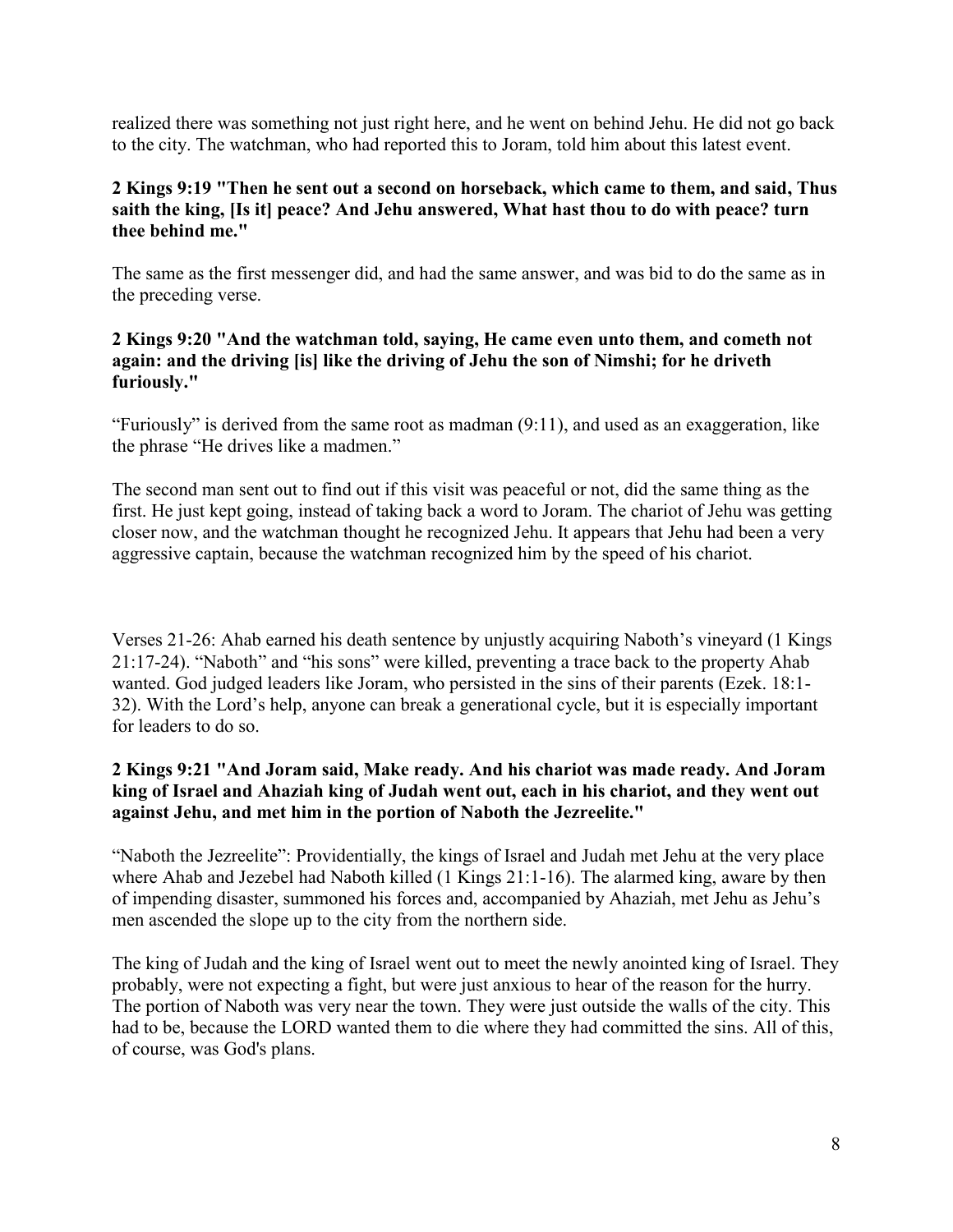## **2 Kings 9:22 "And it came to pass, when Joram saw Jehu, that he said, [Is it] peace, Jehu? And he answered, What peace, so long as the whoredoms of thy mother Jezebel and her witchcrafts [are so] many?"**

"What peace": Joram wished to know if Jehu's coming meant peace, apparently unsure of Jehu's rebellious plans. Jehu replied that there could be no true peace in Israel because of Jezebel's influence. "Harlotries," a common biblical metaphor for idolatry, and "witchcrafts", i.e., seeking information from demonic forces, described the nature of Jezebel's influence. Idolatry had lured Israel into demonic practices.

Jehu, we must remember, was doing exactly what the LORD had told him to do through the prophet. It was the LORD that wanted the house of Ahab destroyed. It appears, Joram realized before he got to Jehu that something was wrong, and called out to see if there was peace between them. The answer that Jehu gave was as if he was saying that the vengeance of the LORD has come on the house of Ahab, and especially on Jezebel. The whoredoms, spoken of here, was the harlotry in the church. She had men and women prostitutes that worked for the church. She was a very evil woman.

#### **2 Kings 9:23 "And Joram turned his hands, and fled, and said to Ahaziah, [There is] treachery, O Ahaziah."**

"Joram turned his hands" on the reins. He had not anticipated Jehu's "treachery" and so, having driven the chariot himself, he turned it around to make his escape.

"Turning the hands" meant turning the chariot around, and going as fast as they could back to Jezreel. We must remember, that Ahaziah had connections to Jezebel and Ahab, as well. Joram shouted and warned Ahaziah.

## **2 Kings 9:24 "And Jehu drew a bow with his full strength, and smote Jehoram between his arms, and the arrow went out at his heart, and he sunk down in his chariot."**

To give the arrow all the force he could.

"And smote Jehoram between his arms": That is, between his shoulders, his back being turned to him, and the chariot an open one.

"And the arrow went out at his heart": Quite through him.

"And he sunk down in his chariot": And died immediately.

It appears, the arrow went completely through the body of Joram. He was shot in the heart. This arrow was a fatal strike. He fell into the bottom of the chariot.

**2 Kings 9:25 "Then said [Jehu] to Bidkar his captain, Take up, [and] cast him in the portion of the field of Naboth the Jezreelite: for remember how that, when I and thou rode together after Ahab his father, the LORD laid this burden upon him;"**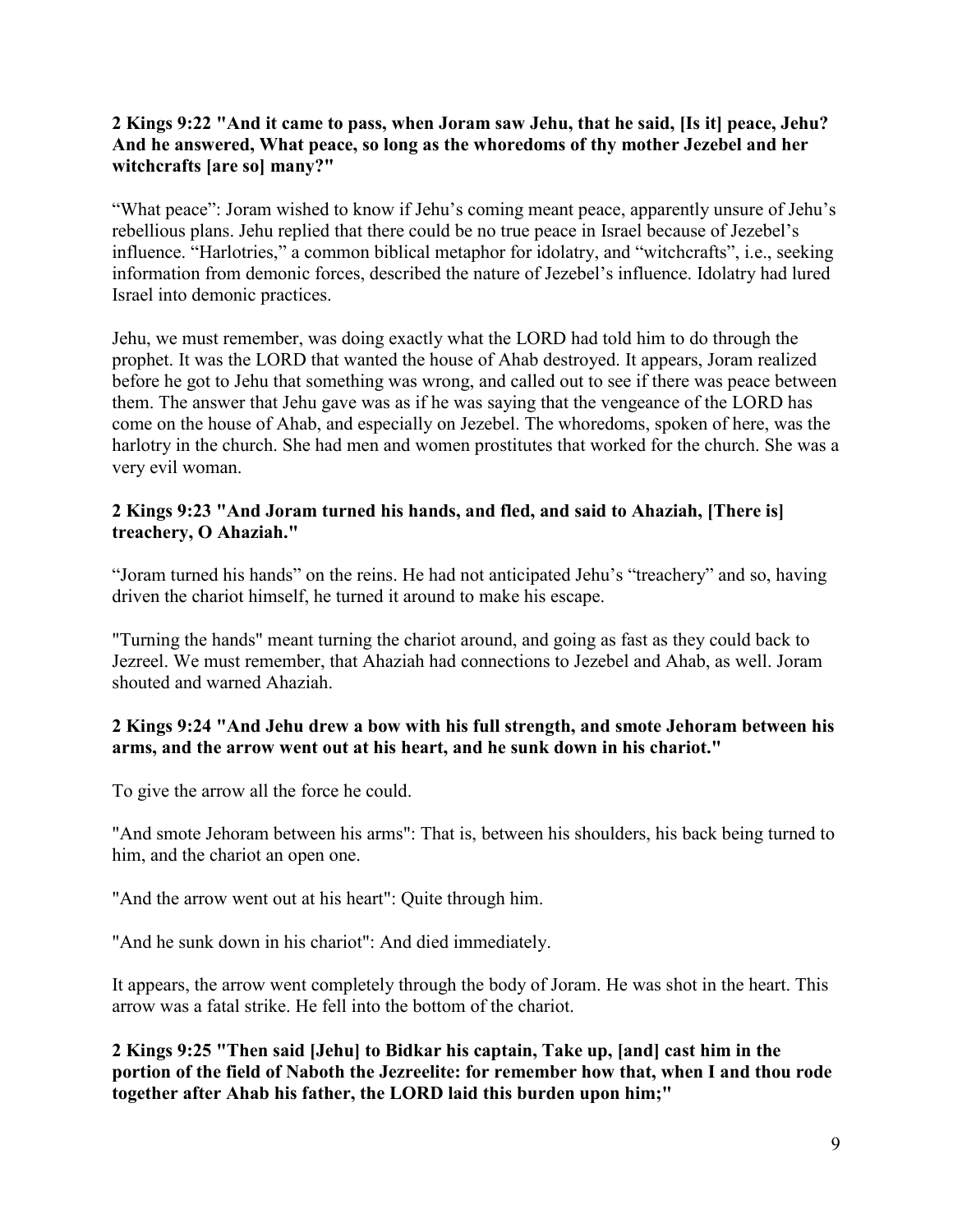"Bidkar his captain": "Captain" originally referred to the third man in a chariot, besides the driver and a warrior; it was his task to hold the shield and arms of the warrior. The term was eventually applied to a high-ranking official (7:2). Jehu and Bidkar either rode together in one chariot as part of the chariot team or were in different chariots behind Ahab when Elijah gave his prediction to Ahab recorded (in 1 Kings 21:17-24).

"The LORD laid this burden upon him": The term "oracle" referred to a prophetic oracle, the prophetic utterance of Elijah recorded (in 1 Kings 21:19; 20-24). Jehu viewed himself as God's avenging agent fulfilling Elijah's prediction.

It seems, that Jehu chose Bidkar to carry him to the very spot, where the LORD said he was to be judged.

1 Kings 21:19 "And thou shalt speak unto him, saying, Thus saith the LORD, Hast thou killed, and also taken possession? And thou shalt speak unto him, saying, Thus saith the LORD, In the place where dogs licked the blood of Naboth shall dogs lick thy blood, even thine."

1 Kings 21:29 "Seest thou how Ahab humbleth himself before me? because he humbleth himself before me, I will not bring the evil in his days: [but] in his son's days will I bring the evil upon his house."

## **2 Kings 9:26 "Surely I have seen yesterday the blood of Naboth, and the blood of his sons, saith the LORD; and I will requite thee in this plat, saith the LORD. Now therefore take [and] cast him into the plat [of ground], according to the word of the LORD."**

"Naboth … sons": Although their deaths are not expressly mentioned in the record concerning Naboth, they are plainly implied in the confiscation of his property (see 1 Kings 21:16).

Elisha's prophetic sentence at last found it final fulfillment (see the note on 1 Kings 21:19).

The Word of the LORD is absolute. Whatever He says, He will do.

Verses 27-28: According to (2 Chron. 22:9), "Ahaziah" had managed to make it as far as Samaria, where he was at last apprehended by Jehu's men. Apparently, he was taken from there to "Megiddo," where he was executed. His body was returned to "Jerusalem" for interment in the royal tombs.

**2 Kings 9:27 "But when Ahaziah the king of Judah saw [this], he fled by the way of the garden house. And Jehu followed after him, and said, Smite him also in the chariot. [And they did so] at the going up to Gur, which [is] by Ibleam. And he fled to Megiddo, and died there."**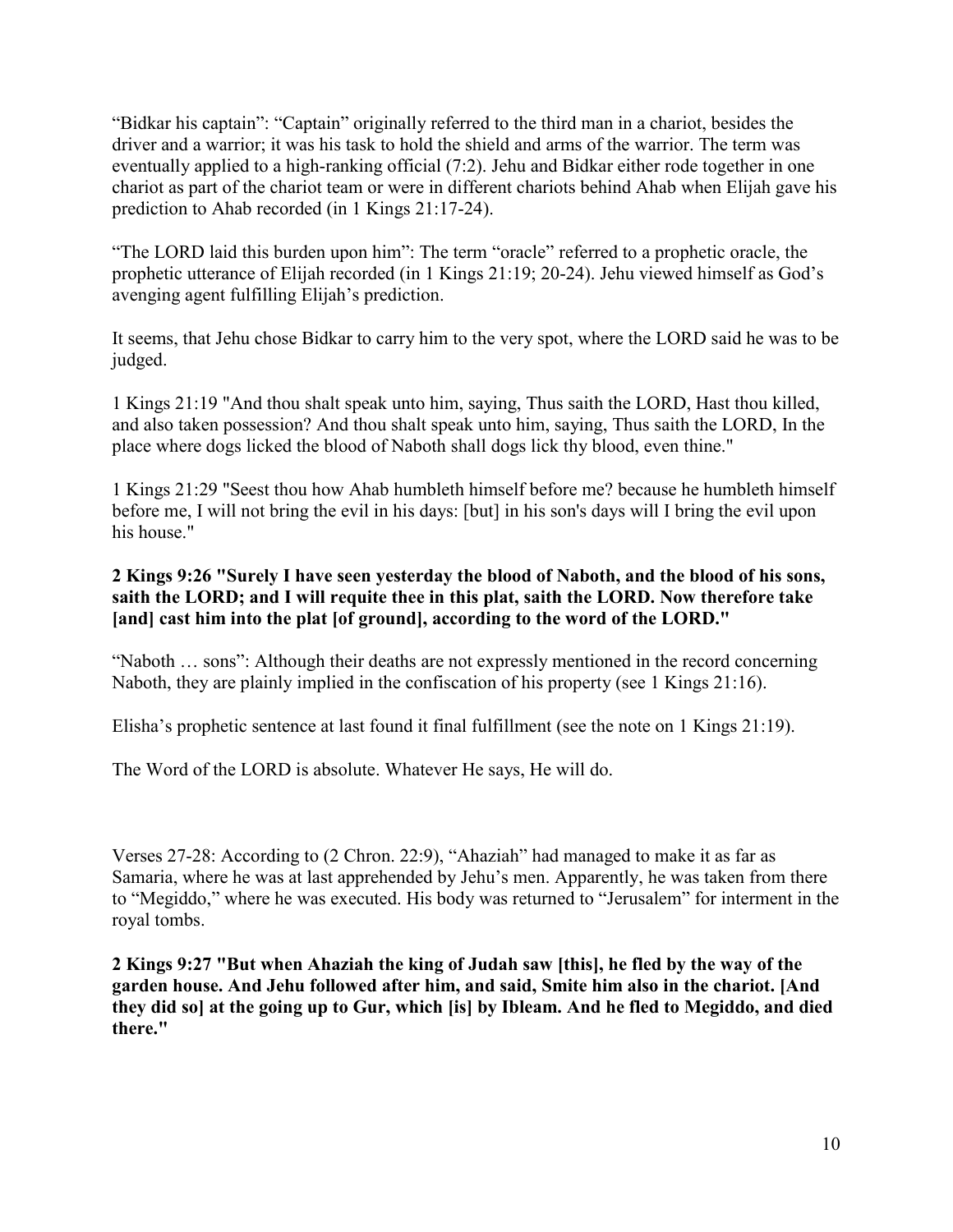"Ahaziah the king of Judah … died": Jehu and his men pursued Ahaziah and wounded him at the ascent of Gur by Ibleam. According to (2 Chron. 22:9), Ahaziah reached Samaria, where he hid for a while. Ahaziah then fled north to Megiddo, about 12 miles north of Samaria, where he died.

The LORD in a sense, had told him to kill Ahaziah as well, because he was descended from Ahab. Ahaziah saw what happened to Joram and turned his own chariot toward his home. It is not said who killed him, only that he was killed under orders of Jehu.

## **2 Kings 9:28 "And his servants carried him in a chariot to Jerusalem, and buried him in his sepulcher with his fathers in the city of David."**

With the leave of Jehu, because he was the grandson of Jehoshaphat, a sincere worshipper of God (2 Chron. 22:9).

"And buried him in his sepulcher with his fathers in the city of David": (see 1 Kings 22:50).

Ahaziah reigned for a very short period of time (one year). He had already prepared himself a sepulcher to be buried in. Jehu did not try to stop his servants from carrying him to Jerusalem to be buried. Jehu had no quarrel with the servants of Ahaziah. The servants carried him home for burial.

# **2 Kings 9:29 "And in the eleventh year of Joram the son of Ahab began Ahaziah to reign over Judah."**

"Eleventh year" (ca. 841 B.C. Compare 8:25), "twelfth year."

(In 8:25), the non-accession-year system of dating was used, so that Joram's accession year was counted as the first year of his reign (see note on 12:6). Here, the accession-year dating system was used, where Joram's ascension year and his second year were counted as the first year of his reign.

This is stressing the short period of time he reigned.

Verses 30-31: "Jezebel" died in queenly fashion. She made herself up so as to be in proper appearance and cast Jehu's words relative to "peace" (verse 22), back in his teeth, calling him "Zimri", a murderous traitor (1 Kings 16:10-11).

## **2 Kings 9:30 "And when Jehu was come to Jezreel, Jezebel heard [of it]; and she painted her face, and tired her head, and looked out at a window."**

"Painted her face": The painting of the eyelids with a black power mixed with oil and applied with a brush, darkened them to give an enlarged effect. Jezebel's appearance at the window gave the air of a royal audience to awe Jehu.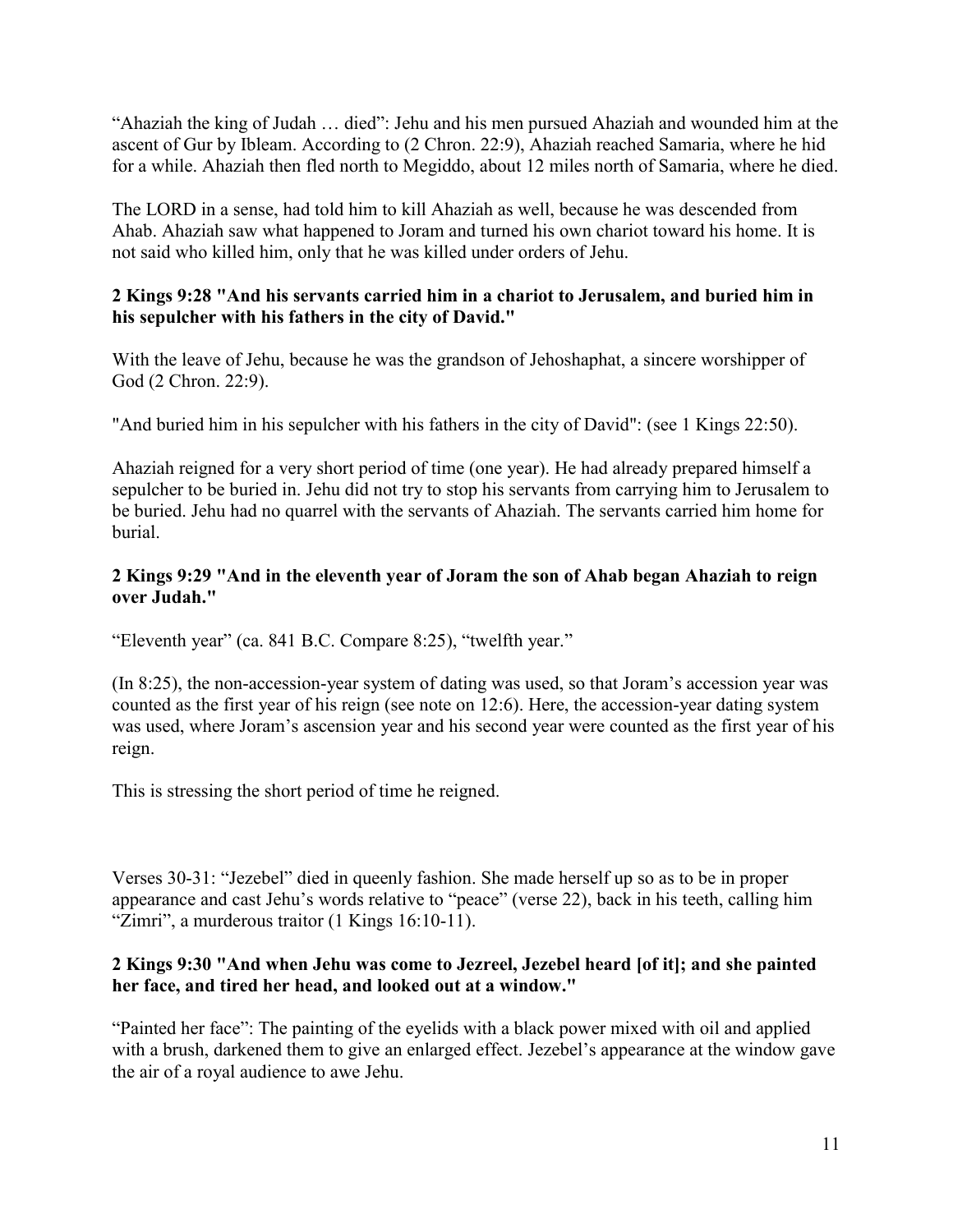"For "Jezebel" to "put paint" (makeup) "on her eyes" and adorn her hair reveals her pride. She either wanted to look and die like a queen or like a prostitute, identifying herself with the fertility cult of Asherah (Astarte), one of Baal's wives.

# **2 Kings 9:31 "And as Jehu entered in at the gate, she said, [Had] Zimri peace, who slew his master?"**

Jezebel insulted Jehu by calling him "Zimri," after the traitor who reigned as king only seven days (1 Kings 16:9-10, 15). Her taunts suggested that Jehu's reign, like Zimri's, would be shortlived.

She was calling Jehu, Zimri. Perhaps, she meant by this, that he was like Zimri. Zimri was a captain of hosts, like Jehu. He had taken the kingdom from Elah, but he only lasted 7 days. She could have been implying that Jehu would last just 7 days, because he killed his master.

## **2 Kings 9:32 "And he lifted up his face to the window, and said, Who [is] on my side? who? And there looked out to him two [or] three eunuchs."**

"Who is on my side": Some of Jezebel's own officials (eunuchs), threw her out of a second-story window, after which Jehu drove his horse and chariots over her body.

The LORD had commanded Jehu to destroy Jezebel. All of her beauty would have no effect on eunuchs. She was probably as wicked to her slaves as she was to everyone else. They would probably be happy to see her dead. The eunuchs were on Jehu's side.

Verses 33-37: Elijah prophesied Jezebel's fate (in 1 Kings 21:23-29). She was the epitome of corruption and became a symbol of immorality and idolatry (Rev. 2:20). As a sign of how severely she had offended the Lord, her body was left to scavengers rather than being properly buried.

## **2 Kings 9:33 "And he said, Throw her down. So they threw her down: and [some] of her blood was sprinkled on the wall, and on the horses: and he trode her under foot."**

Out of the window upon the ground.

"So they threw her down": Took her up, and cast her headlong, as they were bid.

"And some of her blood was sprinkled on the wall": Of the palace where she was.

"And on the horses": Which drew the chariot of Jehu.

"And he trod her underfoot": With his horses; according to Kimchi, her sentence, and so her death, was stoning, as a retaliation of Naboth. For stoning was done two ways, both by casting down persons on stones, and by casting stones upon them (see Acts 7:58).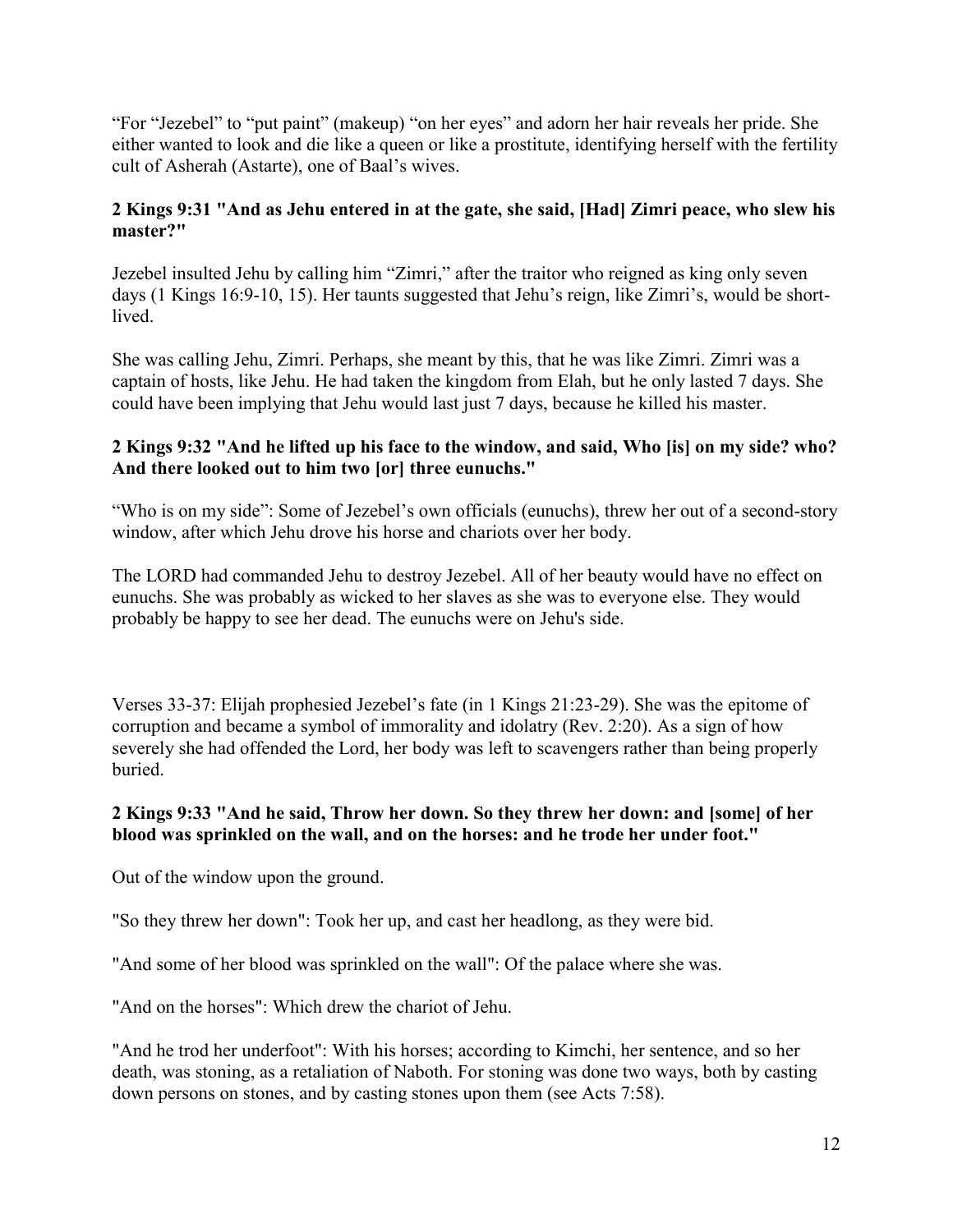It appears, that Jehu does not just want her killed, but humiliated in the process. This had been the evillest woman in all history. Her death must fit the crime. Even the treading of the horses over her, was to show Jehu's total disgust of her.

# **2 Kings 9:34 "And when he was come in, he did eat and drink, and said, Go, see now this cursed [woman], and bury her: for she [is] a king's daughter."**

"A king's daughter": Jehu recognized Jezebel's royalty, while denying that she deserved to be the queen of Israel.

Her death did not curb his appetite. It was appropriate for Jezebel to be called (cursed woman). She had been the daughter of a neighboring king, as well as being queen of Israel. He would have her buried out of respect for the office, not out of respect for her.

# **2 Kings 9:35 "And they went to bury her: but they found no more of her than the skull, and the feet, and the palms of [her] hands."**

Leaving the mangled body on the bare earth, Jehu went to the banquet. It was, no doubt, important that he should at once show himself to the court as king. In calling Jezebel "this cursed one," Jehu means to remind his hearers that the curse of God had been pronounced upon her by Elijah (2 Kings 9:36), and so to justify his own conduct.

The servants of Jehu, according to his orders and instructions, went to bury her.

"But they found no more of her than the scull, and the feet, and the palms of her hands": The flesh, and even all the rest of her bones, being devoured by dogs, so that there was scarce anything of her to be buried (as in 2 Kings 9:10).

She had been torn apart by the chariot, when it went over her, but the dogs had eaten the edible parts of her. This was all done very publicly, to show what the LORD thought of her.

Verses 36-37: The words of Elijah's prophecy were literally fulfilled (1 Kings 21:23).

# **2 Kings 9:36 "Wherefore they came again, and told him. And he said, This [is] the word of the LORD, which he spake by his servant Elijah the Tishbite, saying, In the portion of Jezreel shall dogs eat the flesh of Jezebel:"**

"This is the word of the LORD": Where and how Jezebel died fulfilled Elijah's prophetic oracle (1 Kings 21:23).

The following is the Scripture which prophesied that very thing.

1 Kings 21:23 "And of Jezebel also spake the LORD, saying, The dogs shall eat Jezebel by the wall of Jezreel."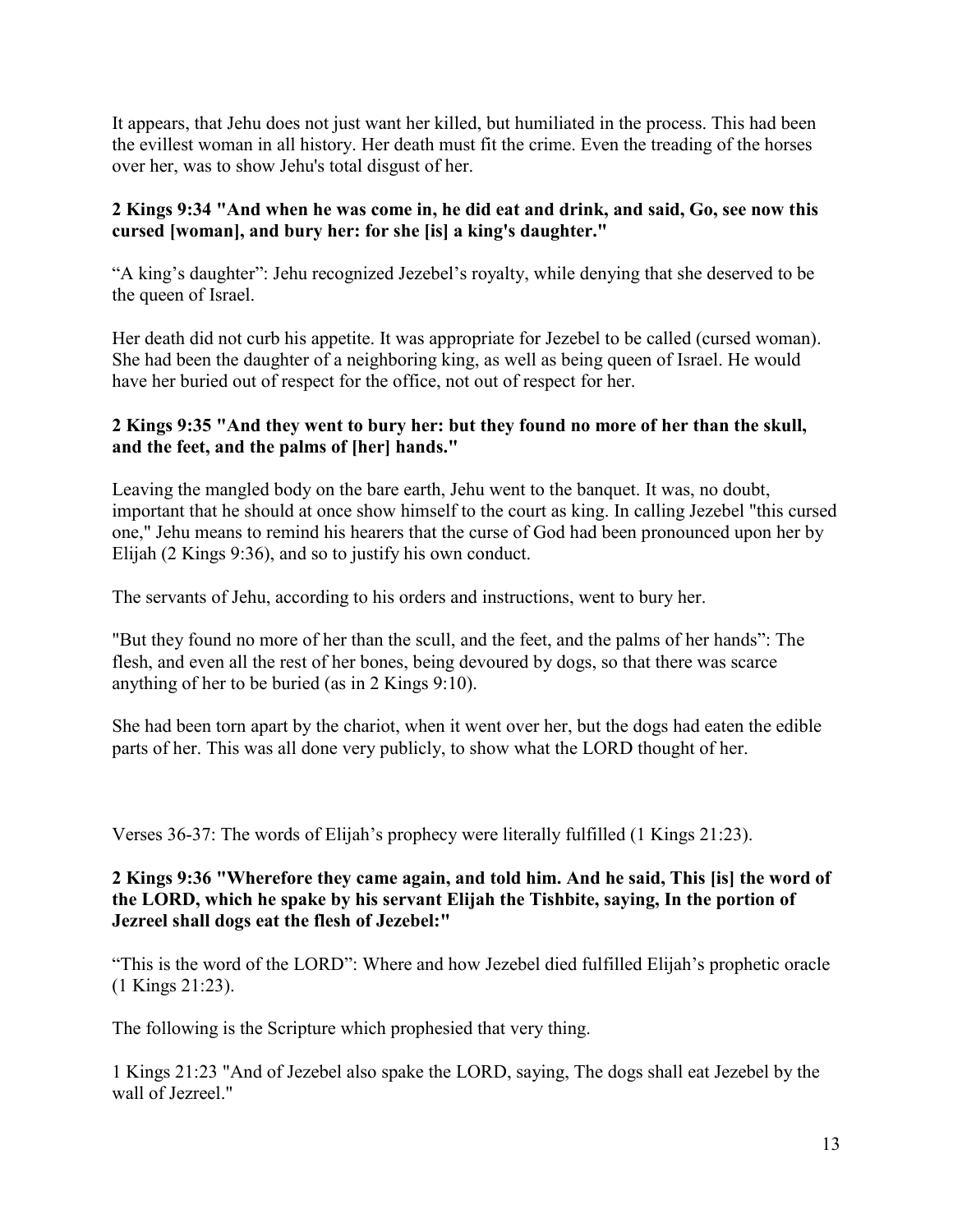#### **2 Kings 9:37 "And the carcase of Jezebel shall be as dung upon the face of the field in the portion of Jezreel; [so] that they shall not say, This [is] Jezebel."**

For upon this spot her carcass fell when thrown out of the window of the king's palace, and here it was left; for the vineyard of Naboth the Jezreelite, which was in the portion of Jezreel, was next to the palace (1 Kings 21:1). There seems to be some allusion to her name Jezebel, which signifies "where is dung?"

"So that they shall not say, this is Jezebel": There being nothing left of her to be seen or pointed to, nor any grave nor monument over it on which was such an inscription, here lies Jezebel; or that might lead posterity to say, this is Jezebel's grave. Now though the words of this verse are not recorded elsewhere, as the words of the Lord, by Elijah. Yet as Jehu was present when they were spoken, and within the hearing of them, he now remembered them, and could repeat them. These circumstances bringing them fresh to his mind.

There would be no tomb, where people could go and raise a monument to her. She was not to be glorified in death, since she lived such a horrible life.

# **2 Kings Chapter 9 Questions**

- 1. Who did Elisha call to run an errand for him?
- 2. Why did Elisha not go himself?
- 3. Where was Ramoth-gilead?
- 4. Who was he to go to see?
- 5. Who had first been told to anoint Jehu?
- 6. Jehu was actually the of Nimshi.
- 7. He was to be anointed of Israel.
- 8. What was the young man to do, as soon as he has delivered the message to Jehu?
- 9. What did the young man call Jehu, in verse 5?
- 10. What did the young man do, when he had Jehu alone?
- 11. What was Jehu to do, when he took over as king?
- 12. Who had Jezebel been a threat to?
- 13. What did Ahab, Jeroboam, and Baasha have in common?